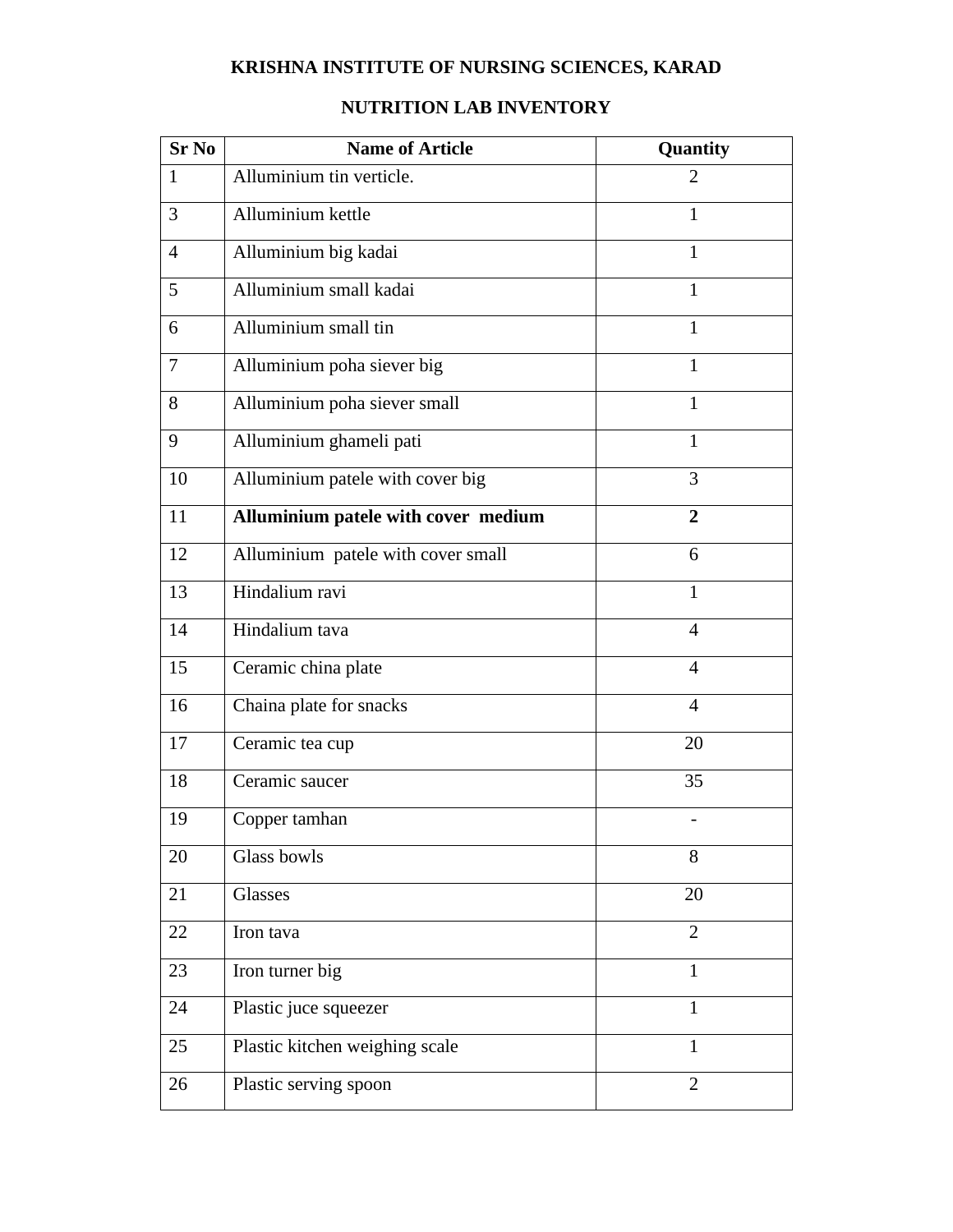| 27 | Steel serving spoon          | 7              |
|----|------------------------------|----------------|
| 28 | Steel tea spoon              | 81             |
| 29 | Steel table spoon            | 6              |
| 30 | Desert spoons                | 13             |
| 31 | Plastic soup spoon           | 12             |
| 32 | Rice serving spoon           | $\overline{4}$ |
| 33 | Plastic water tank           | $\mathbf{1}$   |
| 34 | Plastic strainer             | 3              |
| 35 | Plastic tray                 | $\overline{4}$ |
| 36 | Plastic snack plate          | $\overline{2}$ |
| 40 | Steel cooking vessel big     | $\mathbf{1}$   |
| 41 | Steel cooking vessel medium  | $\overline{4}$ |
| 42 | Steel cooking vessel small   | $\overline{4}$ |
| 43 | Steel water reserviours pump | 5              |
| 44 | Steel bowl(wati)             | 5              |
| 45 | Steel siever with net        | $\mathbf{1}$   |
| 46 | Steel kettle(for tea)        | $\mathbf{1}$   |
| 47 | Steel glass                  | 85             |
| 48 | Steel strainer               | 6              |
| 49 | Steel ganj with cover        | $\overline{2}$ |
| 50 | Steel parat                  | $\overline{2}$ |
| 51 | Steel vertical tin medium    | 3              |
| 52 | Steel vertical tin big       | 1              |
| 53 | Steel zara                   | 1              |
| 54 | Steel turner                 | $\overline{2}$ |
| 55 | Steel plate big              | $\mathbf{1}$   |
| 56 | Steel niranjan plate         | $\overline{2}$ |
| 57 | Steel plate for pledging     | $\overline{2}$ |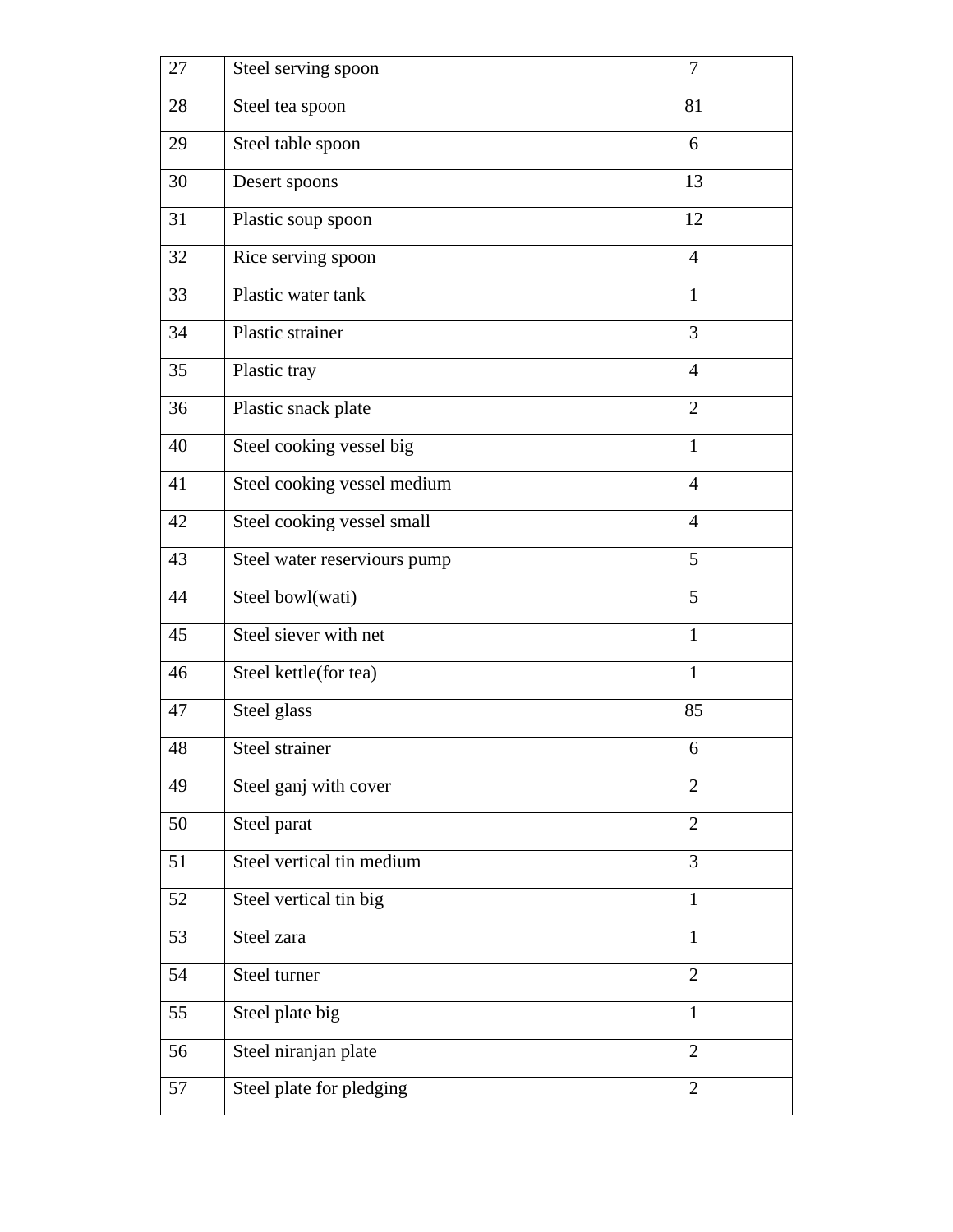| 58 | Steel tins                                                     | 1              |
|----|----------------------------------------------------------------|----------------|
| 59 | Steel attardani                                                | 1              |
| 60 | Steel daba for night nurses                                    |                |
| 61 | Steel phulpatra                                                | 1              |
| 62 | Steel snack plate                                              | 72             |
| 63 | Steel pot                                                      | $\mathbf{1}$   |
| 64 | steel jar                                                      | 15             |
| 65 | steel poha siever                                              | $\mathbf{1}$   |
| 66 | steel ghameli (big)                                            | $\mathbf{1}$   |
| 67 | steel kissani                                                  | $\mathbf{1}$   |
| 68 | idali stand                                                    | $\mathbf{1}$   |
| 69 | masala dabba with 7 watti                                      | $\mathbf{1}$   |
| 71 | wooden spatulla                                                | 6              |
| 72 | handless spoons (wooden)                                       | 6              |
| 73 | pressure cooker 5 litter                                       | 3              |
| 74 | pressure cooker 8 litter                                       | $\mathbf{1}$   |
| 75 | tuff wax with 3 pot 6.5 litter                                 | $\mathbf{1}$   |
| 76 | pressure kadai 4 litter                                        | 1              |
| 77 | cutllery set                                                   | 1              |
| 78 | sauce pan with handle $(small + midium with)$<br>coper bottle) | 2(1)           |
| 79 | soup bowls (brown color)                                       | 25             |
| 80 | fork                                                           | 36             |
| 81 | Knife                                                          | 5              |
| 82 | peelers                                                        | $\overline{2}$ |
| 83 | vegetable cutter                                               | 5              |
| 84 | cutting plate                                                  | $\overline{2}$ |
| 85 | frying pan                                                     | 6              |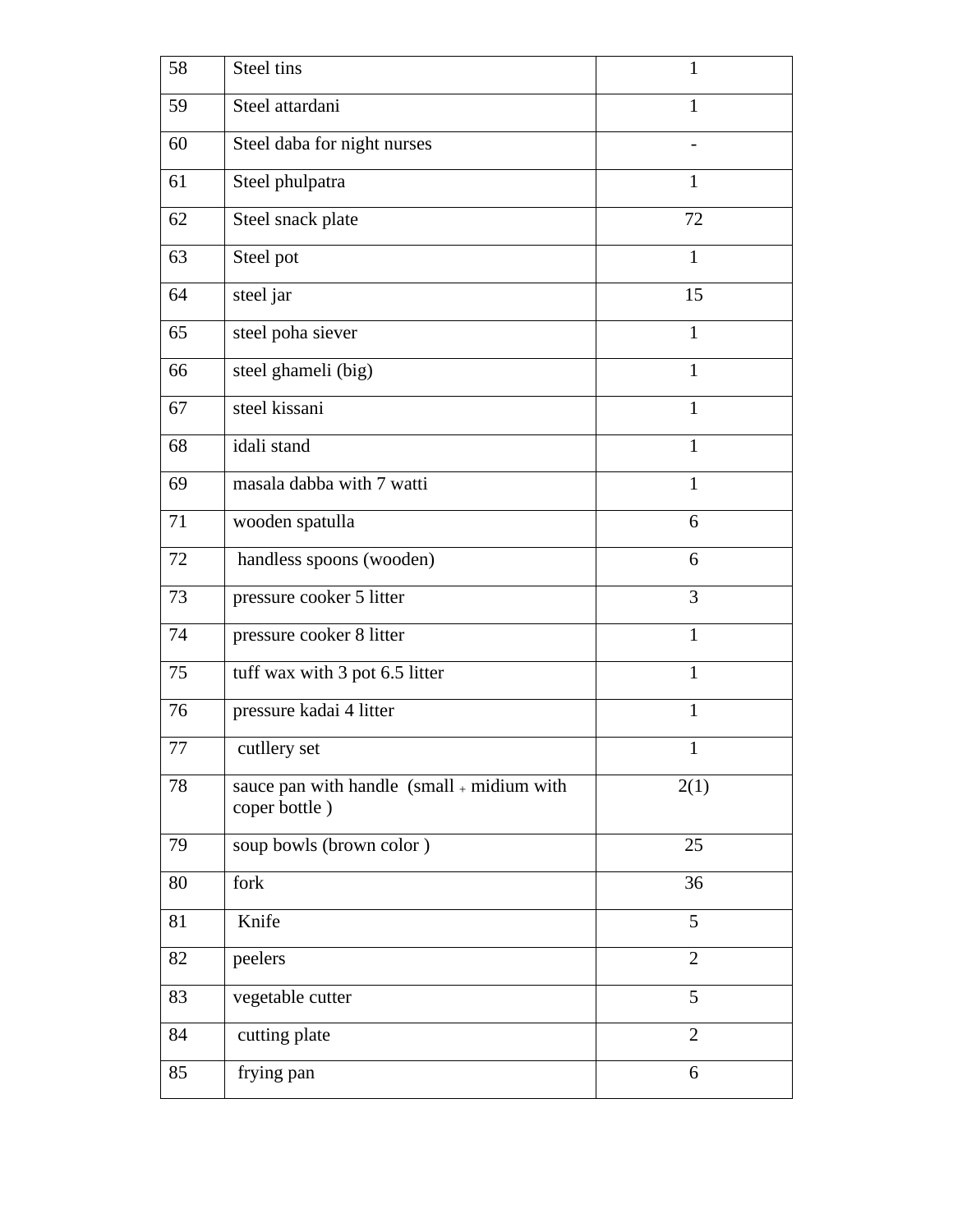| 86   | vessel holder                 | 5              |
|------|-------------------------------|----------------|
| 87   | mixer with 3 pot              | $\mathbf{1}$   |
| 88   | chapati maker (wodder)        | 6              |
| 89   | rolling pin                   | 7              |
| 90   | measuring scoops              | $\overline{2}$ |
| 91   | napkins                       | 7              |
| 92   | egg bitter                    | 6              |
| 93   | micro wave oven with 3 pot    | $\mathbf{1}$   |
| 94   | dinner set                    | $\overline{2}$ |
| 95   | tea set                       | 3              |
| 96   | refrigerator                  | $\mathbf{1}$   |
| 97   | undina cup with cover         | $\overline{4}$ |
| 98   | big samayee                   | $\mathbf{1}$   |
| 99   | dhuparti                      | $\mathbf{1}$   |
| 100  | midium samyee                 | $\mathbf{1}$   |
| 101  | white cap                     | 45             |
| 102  | white apron                   | 45             |
| 103  | nutrition disk                | $\mathbf{1}$   |
| 105  | gas stove double              | $\overline{2}$ |
| 106  | gas satove single             | $\overline{4}$ |
| 107  | gas lighter old               | $\overline{2}$ |
| 108  | gas lighter new               | $\overline{2}$ |
| 1089 | gas stove canteen batti       | $\mathbf{1}$   |
| 110  | chapati steel dabba           | 1              |
| 111  | steel bowl big                | 1              |
| 112  | steel bowl medium             | 1              |
| 113  | steel oval shape plate        | 12             |
| 114  | steel small plate with design | $\mathbf{1}$   |